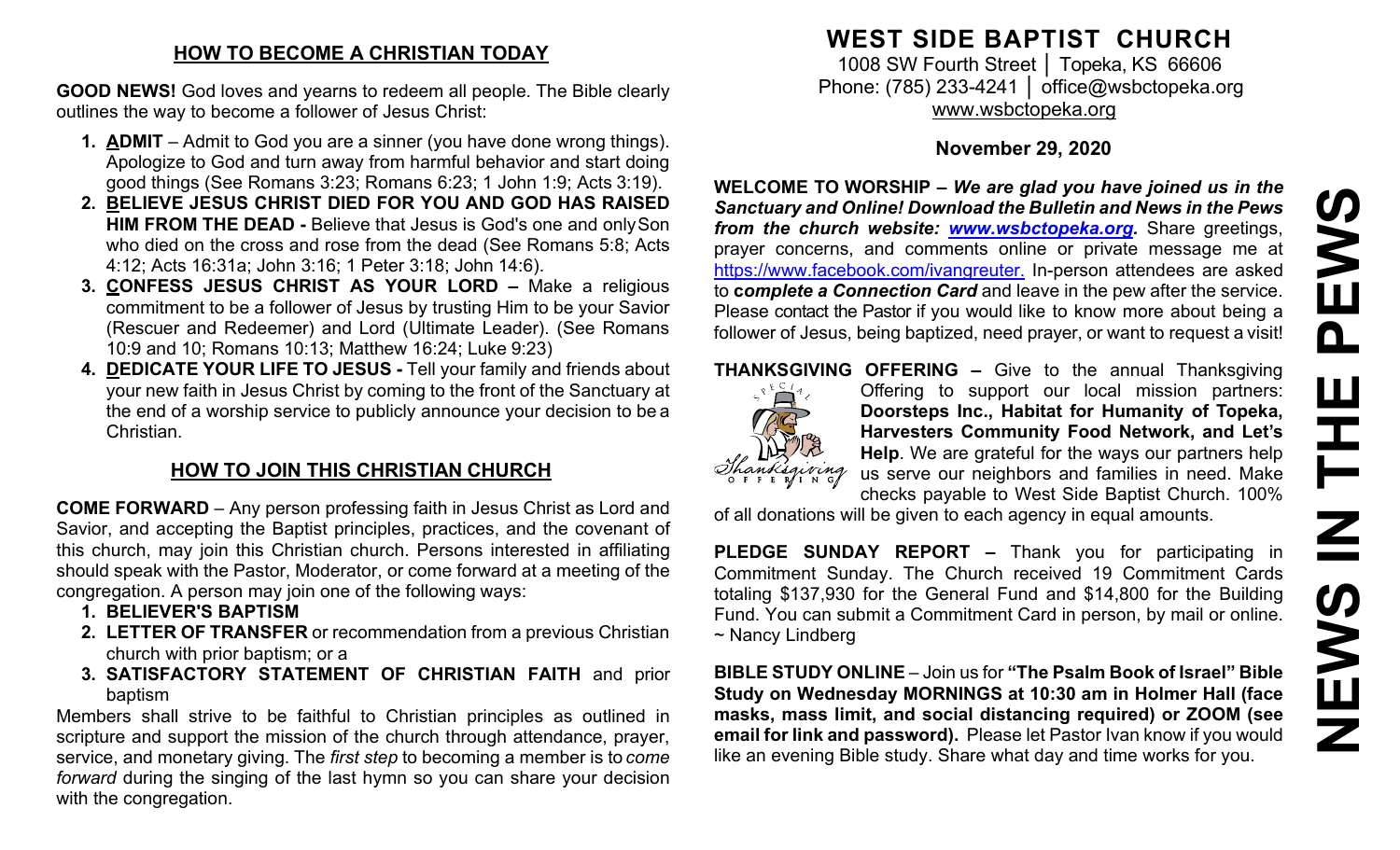**PUBLIC HEALTH NOTICE: RED PHASE – BUILDING CLOSED TO PUBLIC UNTIL FURTHER NOTICE –** To mitigate the spread of the Coronavirus (COVID 19), the Church leaders have enacted *Phase Red Protocols* on the advice of our Executive Minister, the Governor of the State of Kansas, and Shawnee County Health Officer. Effective immediately until further notice:



- 1. **BUILDING CLOSED** to the public.
- 2. **MASKS REQUIRED -** All persons (age 6 and older) are required to **WEAR A MASK IN PUBLIC including employees of the church,** with certain exemptions apply including all children *age 5 and under*, when social distancing (keeping six feet of distance between yourself and others outside your household, except for occasional or incidental moments of closer proximity) is not possible. (see SNCO Emergency Order #2020-68 and the Governors Executive Order #20-68 Mandatory Mask Protocol).
- 3. **LIMIT MASS GATHERINGS to 10 persons (including weddings)**
- 4. **HIGH RISK INDIVIDUALS and PARENTS AND SMALL CHILDREN should take more intensive precautions including** *staying-safe-athome*. High-risk individuals include those with underlying medical conditions, including chronic lung disease, asthma, heart conditions, severe obesity, chronic kidney disease, liver disease, or who are otherwise immunocompromised.
- 5. **NURSERY CLOSED –** The church nursery will be CLOSED today until December 12 for cleaning and sanitizing.
- 6. **CHILDRENS PROGRAMS** are **SUSPENDED** including Sunday School (all ages including youth), Children's Church, Youth Bowling League, etc.
- 7. **SOCIAL SERVICE PROGRAMS will operate in MOBILE DISTRIBUTION.**
- 8. **WORSHIP and BIBLE STUDIES will be offered REMOTELY (online).**

For more information about preventing the spread of COVID 19, visit: <https://www.snco.us/hd/coronavirus> or the Centers for Disease Control and Prevention website [\(www.cdc.gov\)](http://www.cdc.gov/).

**STAY HEALTHY / STAY SAFE** - All Shawnee County residents must comply with all health codes, emergency orders, and public health protocols including:

- **1. Clean and Disinfect Surfaces** The church will follow industry-specific guidelines and business sector best practices
- **2. Face Masks** Persons are required to wear face coverings or masks (bandanas, gaiters, and masks with valves or vents do not qualify)
- **3. Maintain Social Distancing** (individual or family groups must stay at least 6' feet apart; refrain from hugging, shaking hands, or other forms of contact; no greeters or ushers)
- **4. No Visits to Long-term Care Facilities or Correctional Facilities**
- **5. Practice Good Hygiene** (e.g., wash hands frequently with soap and water for at least 20 seconds; avoid touching your eyes, nose, and mouth; cover coughs and sneezes into an elbow or tissue, throw the used tissue away and immediately wash your hands)
- **6. Remain Home when Sick or a Family Member is Sick** (follow isolation and quarantine orders issued by state or local health officers)
- **7. Staff and Employees will Work Remotely or Limit Access to Offices.**
- **8. Stay Informed** (e.g., local and county governments retain authority to impose equal or more stringent restrictions on businesses during the phases, except as to essential functions in KEFF and constitutionally protected rights).

**BABY CLOSET –** The **Baby Closet is CLOSED** to the public and will operate in **MOBILE DISTRIBUTION ONLY** until further notice. Families may pick-up **diapers, formula ointments, and wipes on WEDNESDAYS from 3:30-5:30 pm at the North Door.** Parents may leave a message on the Baby Closet voice mail for supplies. A volunteer will return the message within 48 hours.

**FOOD PANTRY –** Free Fruit and Vegetable Food Pantry on **Wednesdays from 3:30 to 5:30 pm, while supplies last**. **MOBILE SITE**: enter western PARKING LOT from  $4<sup>th</sup>$  and CLAY Streets; do not park or exit your vehicle. Equal Opportunity. \*All food is available at no cost. **FACE COVERINGS or MASKS REQUIRED.** No Food Pantry on Wed., Nov. 25 (Closed for Thanksgiving).

**NO COOKIE PARTY –** The Greuters are saddened to share the family **Cookie Party is cancelled** for this year because of COVID 19.